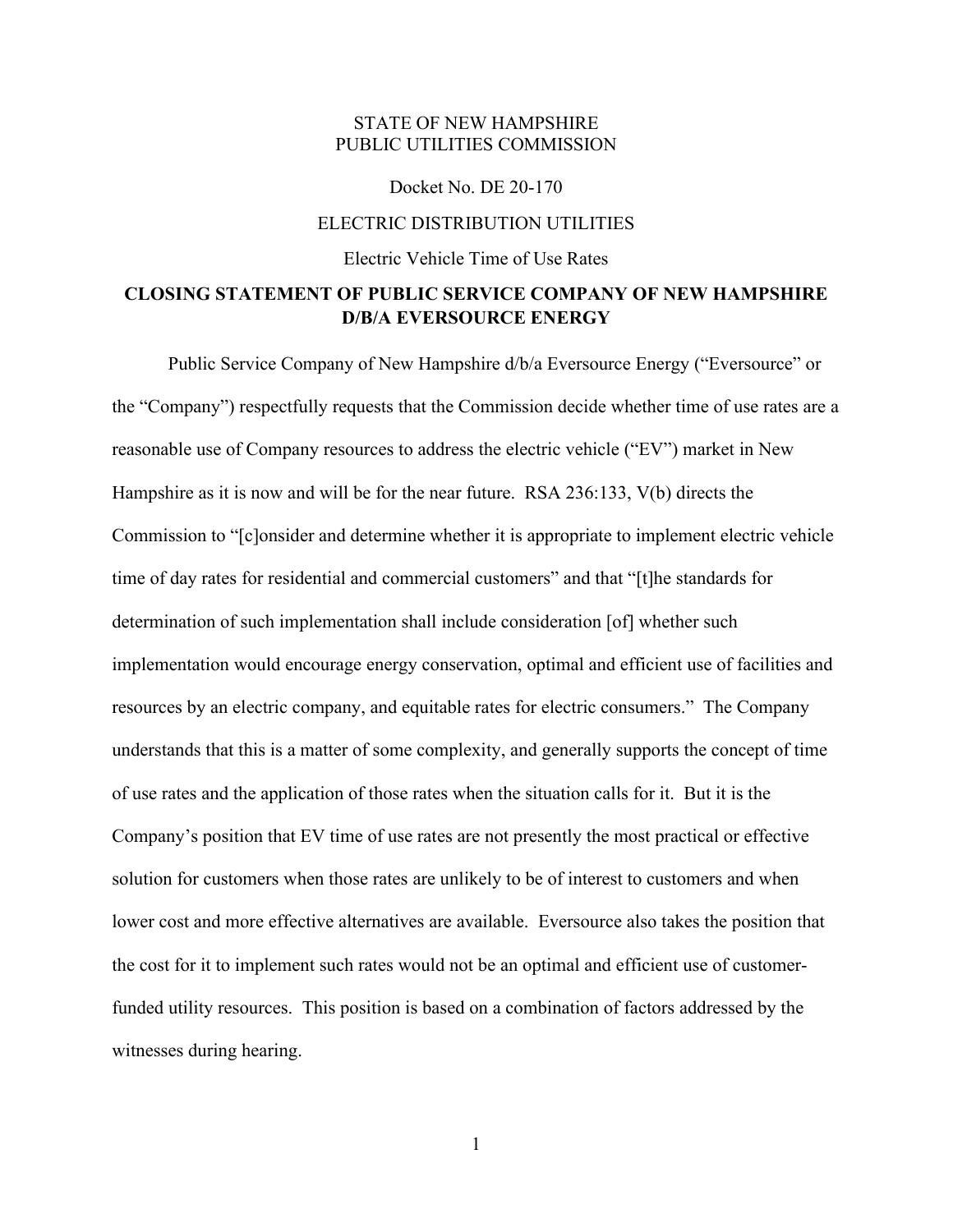Particularly in regard to a residential time of use rate, aside from the cost to build it into enterprise systems and offer it to customers, the Company's analysis has not shown that even entirely off-peak charging would create savings substantial enough to motivate a customer to install a separate electric service and elect to take the rate. And while there was robust discussion at hearing between the Department of Energy and Eversource witnesses regarding Eversource's customer charge within its rate design and its implications on savings, ultimately the Department's own witness testified in Exhibit 8 at Bates pages 13-14 that Eversource's rate was soundly designed, including the customer charge, leaving no dispute as to Eversource's corresponding savings analysis. Plus, what little information is available in New Hampshire regarding residential time of use rates supports the conclusion that customer enrollment will be low, as Liberty testified that only recently have just three to five customers have engaged in the enrollment for its residential time of use rate offering. Without added value to customers, the unliklihood of customer enrollment combined with the upfront costs to implement a time of use rate fail to make a sufficiently compelling case for Eversource to recommend the Commission order the Company to implement such a rate for residential customers at this time.

But Eversource is interested in providing added value to its customers that drive electric vehicles and suggests that if the Commission were to direct the Company to employ an immediate offering to serve EV customers, that it consider the Company's managed charging proposal. Load management techniques are also listed in RSA 236:133, V(a) as an option the Commission should consider for appropriateness to address the EV market, and managed charging is one such load management technicque that can achieve the same policy goal of shifting demand away from peak periods on the electric grid while providing tangible savings for customers that enroll in the program. Additionally, the Commission has recognized in Order No.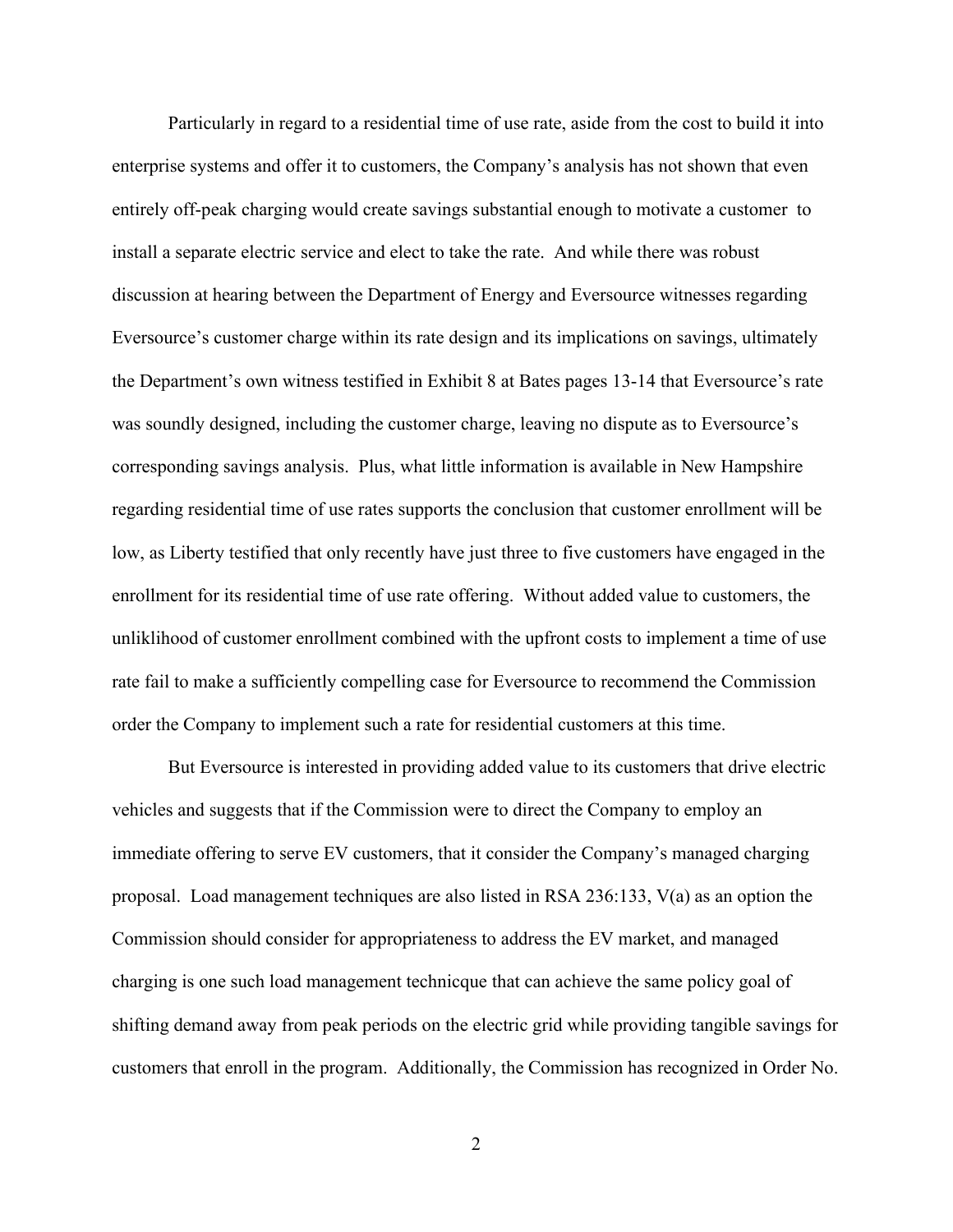26,394 that load management can provide near-term customer benefits without installation of metering infrastructure and other associated upgrades and, for that reason, found it to be an appropriate strategy for electric vehicle rate design. Eversource's proposed managed charging program is modeled off of already successful programs adopted by the regulatory authorities in both Massachusetts and Connecticut. This option could be deployed almost immediately and Eversource believes it would be more effective and a more appropriate solution for the Company to offer EV customers at this time.

As far as time of use rates for commercial applications are concerned, Eversource likewise does not recommend that the Commission direct the Company to adopt the commercial time of use rates being proposed in this docket. But as an initial matter, I'd like to make clear that Evesource has been compliant with Order No. 26,394—any assertion to the contrary is in error. While Order No. 26,394 on page 18 found electric vehicle time of use rates to be "an appropriate rate design for residential and commercial customers", all it actually ordered in relation to those rates was the opening of this docket for consideration of "various proposals" from the utilities. It did not directly order the utilities to file both residential and commercial time of use rates, nor did it prohibit the utilities from proposing alternative EV rate designs. Eversource provided "various proposals", consistent with the Order—those proposals being its residential time of use rate and managed charging program.

In contrast, as Mr. Davis referenced in direct examination, Eversource did have a specific mandate in Section 16.1 of the settlement from its most recent distribution rate case (Docket No. DE 19-057) to develop a demand charge alternative rate that would largely serve the same purpose as a commercial time of use rate, but that would be tailored to address demand charges in the rate design. Demand charges are listed in RSA 236:133, V(a) as an element to be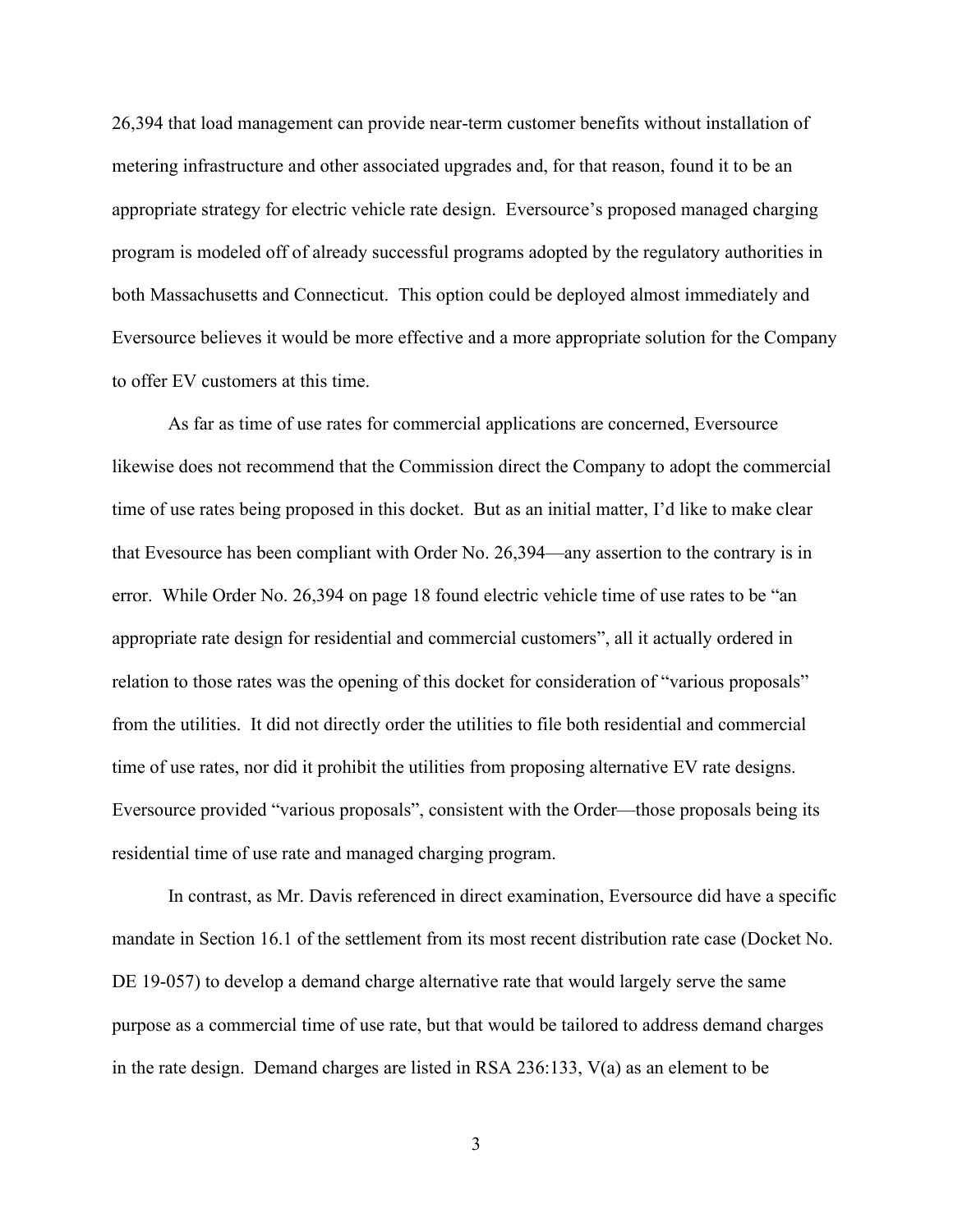considered on par with the appropriateness of time of use rates. What's more, the EV Charging Infrastructure Commission created by SB 517 identified demand charges as a barrier to EV market development that needs to be addressed, but remained silent as to commercial applications of EV time of use rates.

The Company developed a demand charge alternative rate consistent with the direction of the rate case settlement agreement and these legislative authorities on the issue and filed it in April 2021 as required by the settlement, along with a petition requesting that a separate docket be opened for its consideration, also directed by the settlement. It made no sense for Eversource to then develop a second rate to be submitted two months later in a separate docket, effectively creating a redundant effort for the Commission, the Company and the parties to the dockets. As further evidence of the appropriateness of Eversource's demand charge alternative rate proposal for meeting the intended objectives of Order 26,394, both the Department of Energy and the Company raised the issue of moving Eversource's demand charge alternative to this docket for consideration. The Commission determined that it should stay in the original docket of 21-078, for separate consideration along with Eversource's EV make-ready infrastructure proposal that was designed and submitted to be considered in conjunction with the demand charge alternative rate design. But the fact that the demand charge alternative remains in a separate docket does not make it any less appropriate for satisfying the purpose of a commercial EV rate.

Eversource's approach to providing a commercial EV charging rate design was consistent with all authorities on the matter: RSA 236:133, V(a), Order 26,394, the Eversource rate case settlement from Docket No. DE 19-057, and the needs identified by the SB 517 Commission. As to the merits of a commercial EV time of use rate, the Company cannot recommend this as an appropriate solution for the market at this time. Eversource maintains its support of its proposed